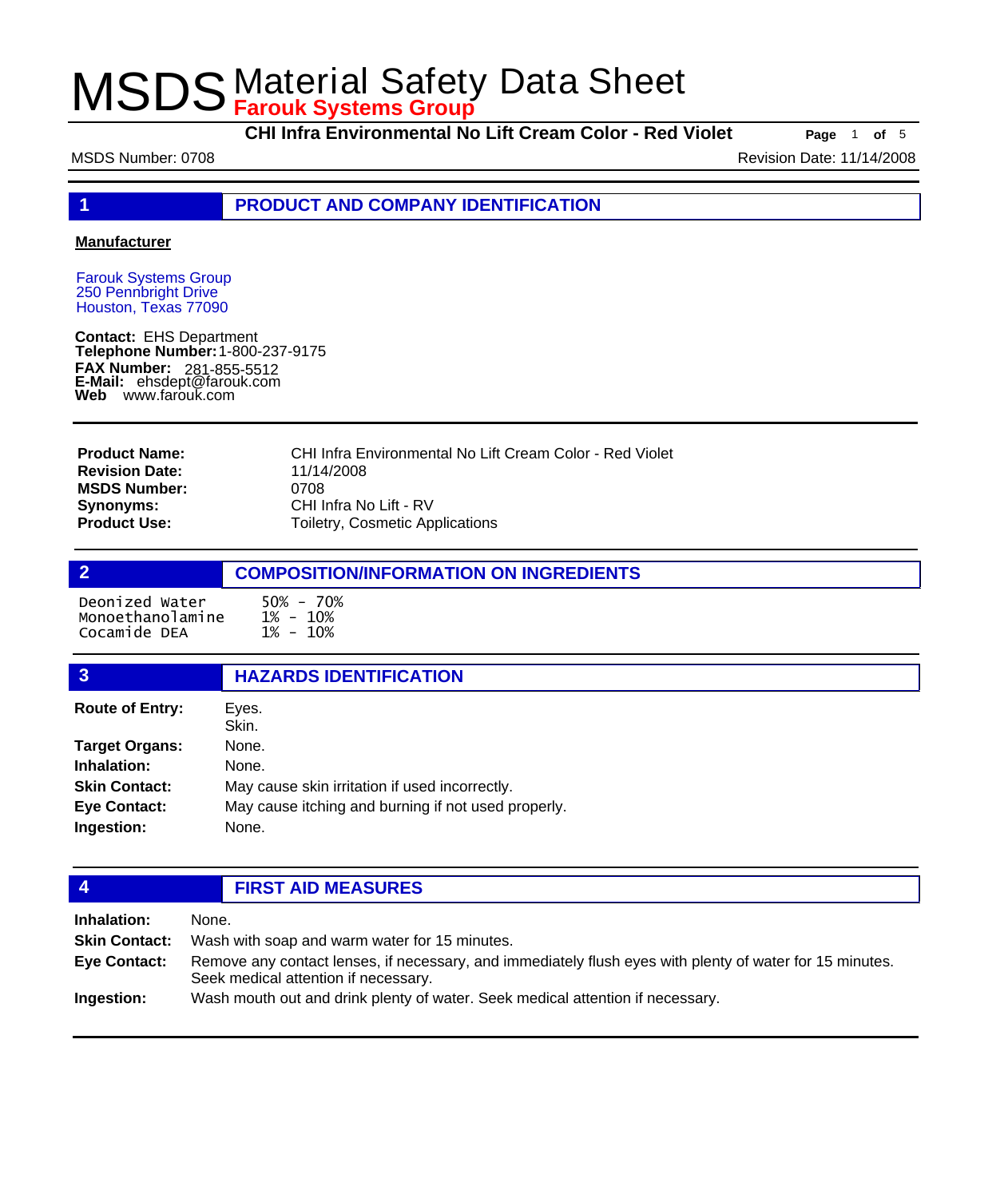**CHI Infra Environmental No Lift Cream Color - Red Violet Page** <sup>2</sup> **of** <sup>5</sup>

MSDS Number: 0708 **Revision Date: 11/14/2008** Revision Date: 11/14/2008

**5 FIRE FIGHTING MEASURES**

FLASHPOINT AND METHOD: Not applicable FLAMMABLE LIQUIDS: Not available. AUTO IGNITION TEMP: None FLAMMABLE CLASS: NFPA Rating: 0 BURNING RATE OF SOLID: Not available GENERAL HAZARDS: Evacuate personnel downwind of fire to avoid inhalation of fumes and smoke. EXTINGUISHING METHODS: Chemical type foam, dry chemical, water fog. HAZARDOUS COMBUSTION PRODUCTS: None.

FIRE FIGHTING PROCEDURES: This product is not flammable.However, hazardous decomposition and combustion products may be formed in a fire situation. Cool exposed containers with water spray to prevent overheating.

FIRE FIGHTING EQUIPMENT: Respiratory and eye protection are required for fire fighting personnel. Full protective equipment (Bunker Gear) and self contained breathing apparatus (SCBA) should be used for all indoor fires and significant outdoor fires. For small outdoor fires, which may be easily extinguished with a portable fire extinguisher, use of a SCBA may not be needed.

## **6 ACCIDENTAL RELEASE MEASURES**

SMALL SPILL: When a spill occurs, use absorbent material on the substance. Dispose of the material according to all local, state and federal regulations. Always use an absorbent material when cleaning up a spill.

ENVIRONMENTAL PRECAUTIONS: Avoid run-off or release into sewers, stormdrains and waterways.

GENERAL PRECAUTIONS: Remove containers away from flammable materials.

### *HANDLING AND STORAGE* Use appropriate personal protective equipment as specified in Section 8. Handle in a manner consistent with good household/personal techniques and practices. **Handling Precautions:** Keep containers/bottles securely sealed when not in use. Store in cool/dry conditions that do not exceed room temperature. Try to store product in temperatures between 40°F to 90° F. **Storage Requirements:**

## **8 EXPOSURE CONTROLS/PERSONAL PROTECTION**

| <b>Engineering Controls:</b>      | These recommendations provide general guideance for handling this product safely. Because<br>specific use conditions may vary, safety procedures should be developed for each specific<br>application of this product. When developing procedures, always consider potential waste,<br>disposal and personal safety issues. |
|-----------------------------------|-----------------------------------------------------------------------------------------------------------------------------------------------------------------------------------------------------------------------------------------------------------------------------------------------------------------------------|
| <b>Protective Equipment:</b>      | EYES AND FACE: For reasonable foreseeable uses of this product, eye and face protection<br>is not required.<br>SKIN: For reasonable foreseeable uses of this product, skin protection is not required.<br>RESPIRATORY: For reasonable foreseeable uses of this product, respiratory protection is not<br>required.          |
| <b>Exposure Guidelines/Other:</b> | EXPOSURE GUIDELINES: Overexposure is unlikely. Since all parameters cannot be foreseen, the use of engineering controls to reduce<br>exposure may be necessary.                                                                                                                                                             |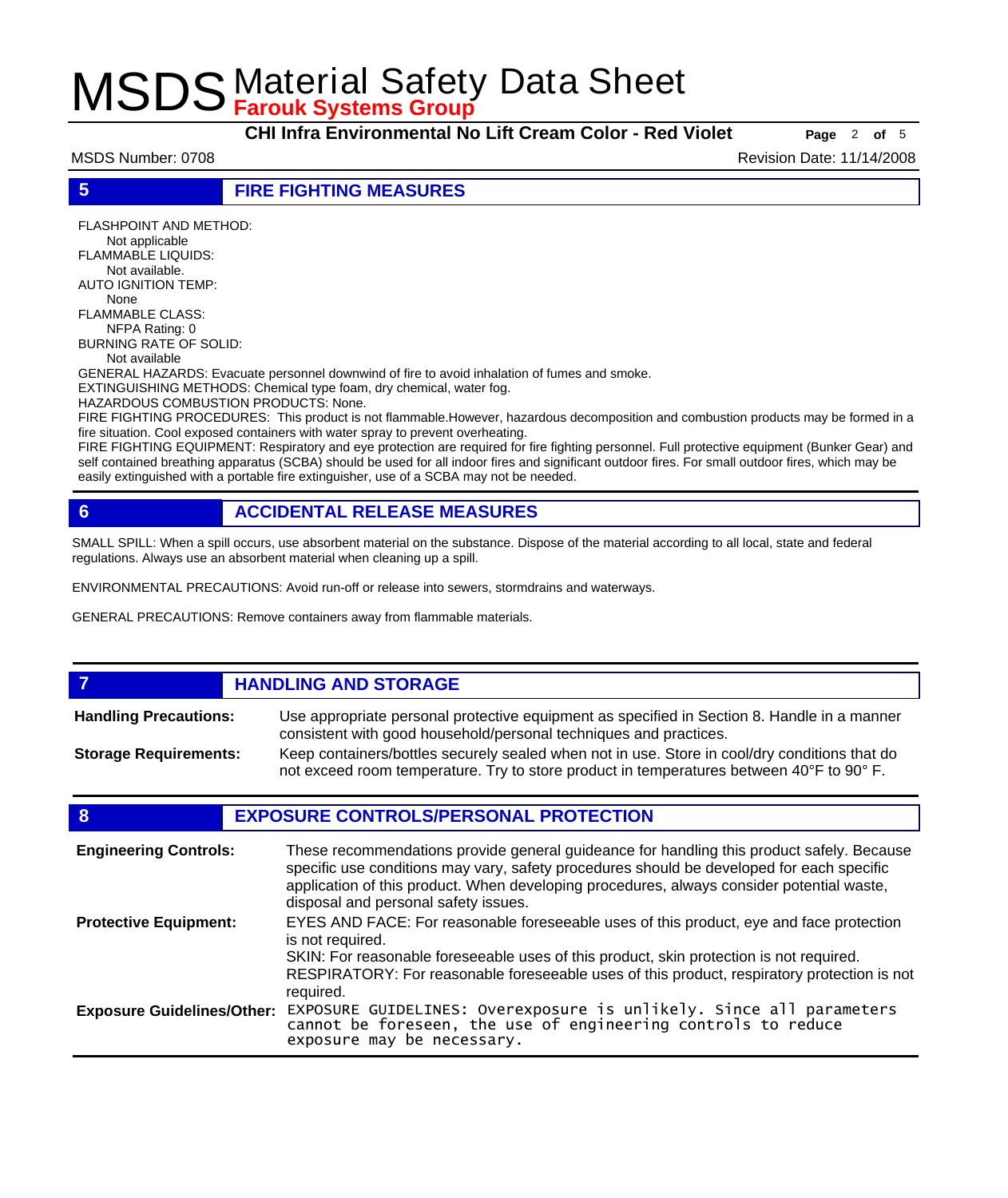**CHI Infra Environmental No Lift Cream Color - Red Violet Page** <sup>3</sup> **of** <sup>5</sup>

MSDS Number: 0708 **Revision Date: 11/14/2008** Revision Date: 11/14/2008

### **9 PHYSICAL AND CHEMICAL PROPERTIES**

**Appearance:** Opaque dark red creme. **Physical State:** Creme **Odor:** Pleasant Fragrance **pH:** 10.3 - 10.7 **Vapor Pressure:** N/A **Vapor Density:** N/A

## **Boiling Point:** 140° F **Freezing/Melting Pt.:** N/A **Solubility:** Soluble **Spec Grav./Density:** 0.9

| 10                                    | <b>STABILITY AND REACTIVITY</b> |                                                                               |
|---------------------------------------|---------------------------------|-------------------------------------------------------------------------------|
| Stability:                            |                                 | YES.                                                                          |
| <b>Conditions to avoid:</b>           |                                 | None.                                                                         |
| Materials to avoid (incompatability): |                                 | Keep away from strong acids, reducing chemicals and heavy metals.             |
|                                       |                                 | Hazardous Decomposition products: Releases oxygen which may intensufy a fire. |
| <b>Hazardous Polymerization:</b>      |                                 | Will Not Occur.                                                               |

### **11 TOXICOLOGICAL INFORMATION**

ACUTE:

DERMAL LD50: Not available. ORAL LD50: Not available. INHALATION LC50: Not available. EYE EFFECTS: This product may cause irritation to eyes if not used under normal conditions. TARGET ORGANS: NONE. SENSITIZATIONS: Not available. CARCINOGENICITY: IARC: Listed by IARC - No. NTP: Listed by NTP - No. OSHA: Listed by OSHA - No.

MUTAGENICITY: Not available. REPRODUCTIVE EFFECTS: None. TERATOGENIC EFFECTS: Not available.

## **12 ECOLOGICAL INFORMATION**

ENVIRONMENTAL DATA: Not available. ECOTOXICOLOGICAL INFO: Not available. DISTRIBUTION: Not available. CHEMICAL FATE INFO: Not available.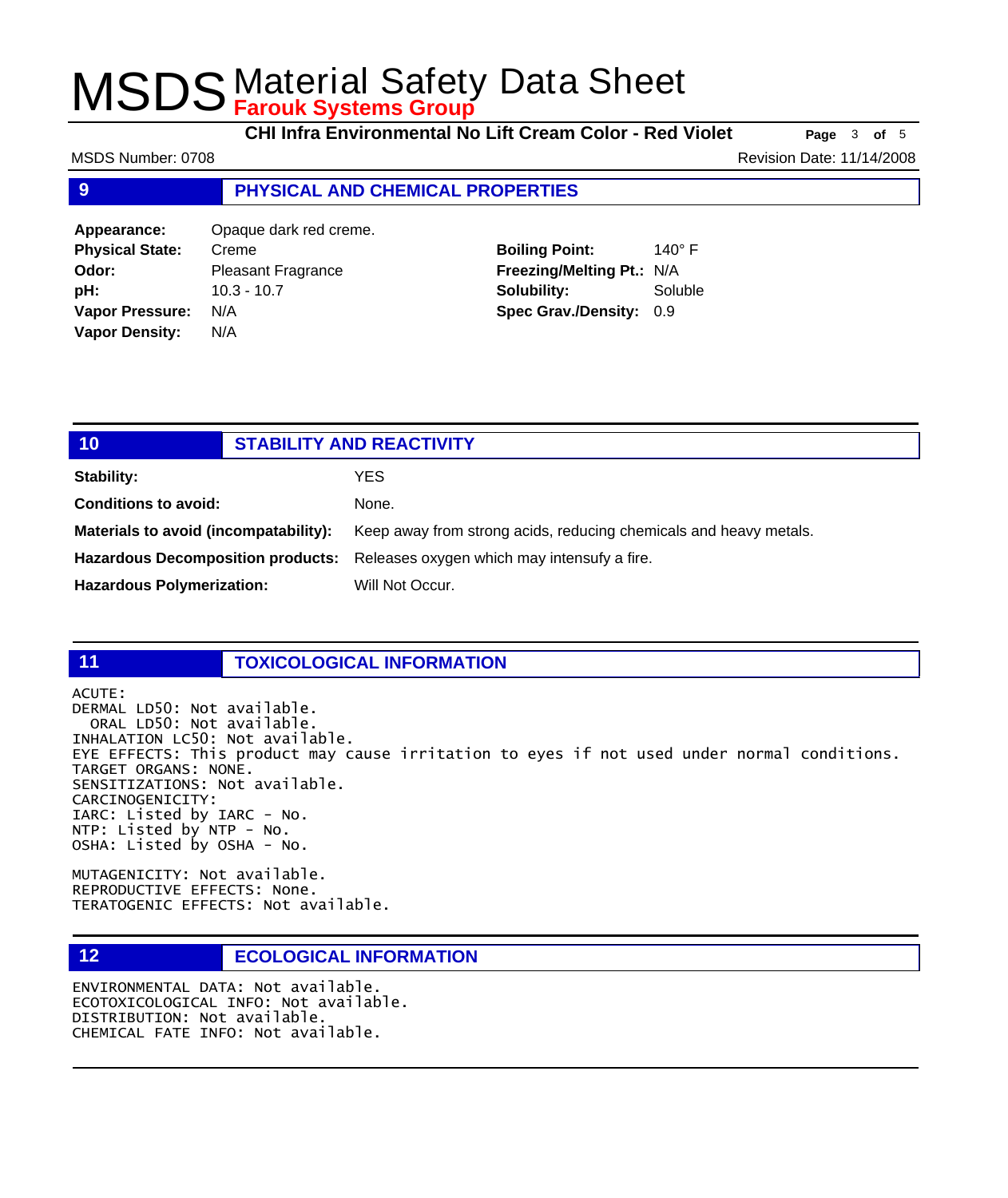**CHI Infra Environmental No Lift Cream Color - Red Violet Page** <sup>4</sup> **of** <sup>5</sup>

MSDS Number: 0708 **Revision Date: 11/14/2008** Revision Date: 11/14/2008

### **13 DISPOSAL CONSIDERATIONS**

US EPA Waste Number and Descriptions:

DISPOSAL METHOD: Controlled release of diluted product into a biological wastewater treatment plant. COMPONENT WASTE NUMBER: No EPA Waste Numbers are applicable for this product's components. DISPOSAL INSTRUCTIONS: Dispose of waste material according to local, state and federal rules and regulations.

**14 TRANSPORT INFORMATION**

This product is not regulated as a hazardous material by the United States (DOT) or Canadian (TDG) transportation regulations.

DOT CLASSIFICATION: Shipping Name: CHI Infra Environmental No Lift - Red Violet Class: None Non-regulated, non-hazardous.

IMDG CLASSIFICATION: Shipping Name: CHI Infra Environmental No Lift - Red Violett Class: None Non-regulated, non-hazardous.

IATA CLASSIFICATION: Shipping Name: CHI Infra Environmental No Lift - Red Violet Class: None Non-regulated, non-hazardous.

1-800-424-9300 1-703-527-3887 Outside the United States CHEMTREC